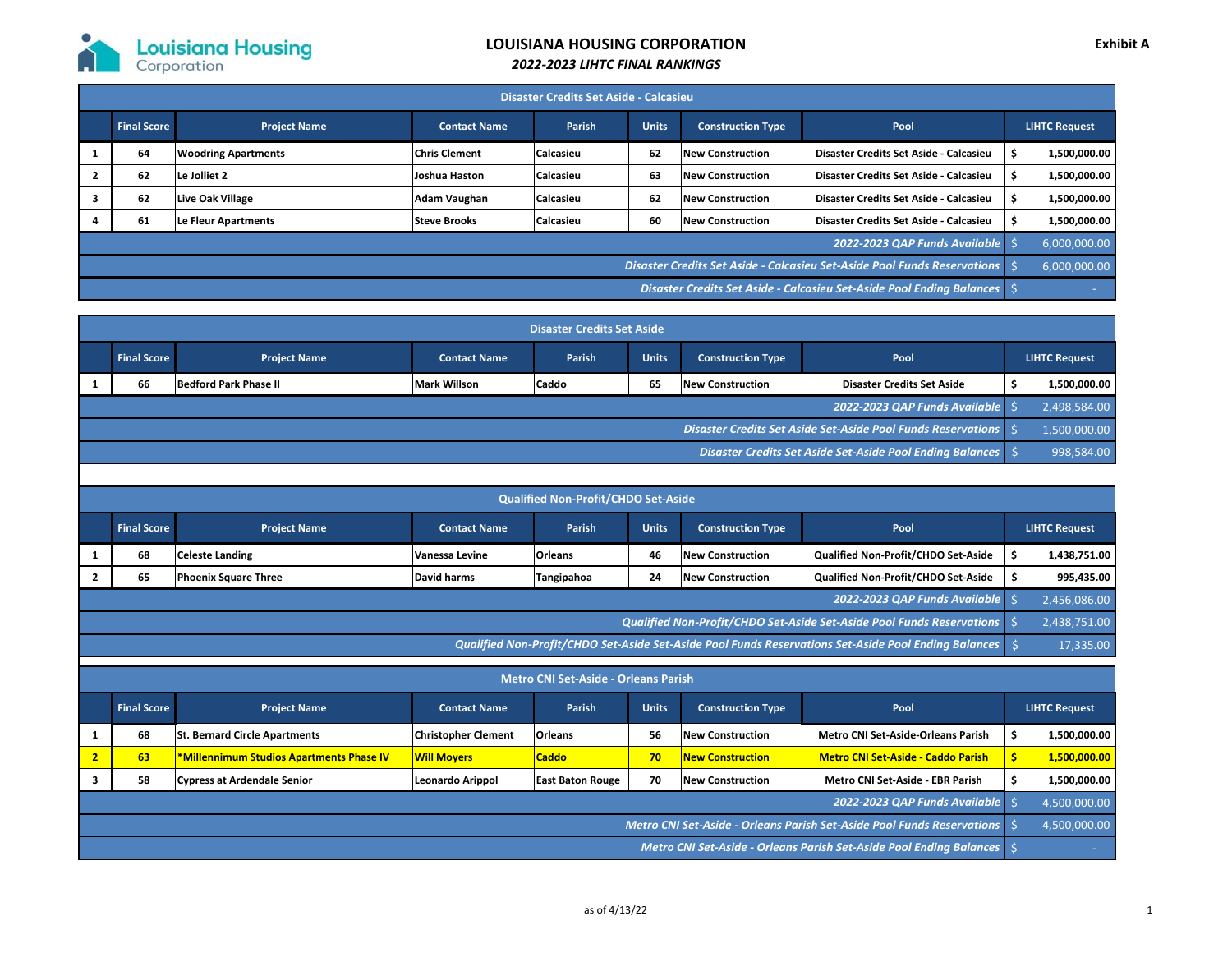| <b>Metro Area Rehabilitation Pool</b>                            |                    |                      |                     |                |              |                                |                                     |  |                      |
|------------------------------------------------------------------|--------------------|----------------------|---------------------|----------------|--------------|--------------------------------|-------------------------------------|--|----------------------|
|                                                                  | <b>Final Score</b> | <b>Project Name</b>  | <b>Contact Name</b> | Parish         | <b>Units</b> | <b>Construction Type</b>       | Pool                                |  | <b>LIHTC Request</b> |
|                                                                  | 58                 | Willow Park Phase II | <b>Mark Willson</b> | Lafayette      | 88           | <b>Acquisition &amp; Rehab</b> | Metro Rehab Pool - Lafayette Parish |  | 1.450.000.00         |
|                                                                  | 53                 | Lincoln Grove 2      | <b>Ryan Gregory</b> | <b>Orleans</b> | 24           | <b>Acquisition &amp; Rehab</b> | <b>Metro Rehab Pool</b>             |  | 703,380.00           |
|                                                                  |                    |                      |                     |                |              |                                | 2022-2023 QAP Funds Available       |  | 3,000,000.00         |
| Metro Area Rehabilitation Pool Set-Aside Pool Funds Reservations |                    |                      |                     |                |              |                                |                                     |  | 2,153,380.00         |
| Metro Area Rehabilitation Pool Set-Aside Pool Ending Balances    |                    |                      |                     |                |              |                                |                                     |  | 846,620.00           |

| <b>Metro New Construction Pool</b>                              |                    |                     |                      |                  |              |                          |                                         |  |                      |
|-----------------------------------------------------------------|--------------------|---------------------|----------------------|------------------|--------------|--------------------------|-----------------------------------------|--|----------------------|
|                                                                 | <b>Final Score</b> | <b>Project Name</b> | <b>Contact Name</b>  | <b>Parish</b>    | <b>Units</b> | <b>Construction Type</b> | Pool                                    |  | <b>LIHTC Request</b> |
|                                                                 | 65                 | Longleaf            | <b>Cullen Reeves</b> | <b>Ouachita</b>  | 40           | <b>New Construction</b>  | Metro NC Pool - Ouachita Parish         |  | 992,000.00           |
|                                                                 | 61                 | <b>Banneker</b>     | David Harms          | <b>Jefferson</b> | 29           | <b>New Construction</b>  | <b>Metro NC Pool - Jefferson Parish</b> |  | 1,202,633.00         |
|                                                                 |                    |                     |                      |                  |              |                          | 2022-2023 QAP Funds Available           |  | 3,000,000.00         |
| Metro New Construction Pool Set-Aside Pool Funds Reservations   |                    |                     |                      |                  |              |                          |                                         |  | 2,194,633.00         |
| Metro New Construction Pool Set-Aside Pool Ending Balances \ \$ |                    |                     |                      |                  |              |                          |                                         |  | 805,367.00           |

| <b>Metro Area Collapsed</b>                         |                                                        |                            |                     |                |              |                          |                                    |  |               |
|-----------------------------------------------------|--------------------------------------------------------|----------------------------|---------------------|----------------|--------------|--------------------------|------------------------------------|--|---------------|
|                                                     | <b>Final Score</b>                                     | <b>Project Name</b>        | <b>Contact Name</b> | Parish         | <b>Units</b> | <b>Construction Type</b> | Pool                               |  | LIHTC Request |
|                                                     | 67                                                     | <b>Winn Dixie Phase II</b> | <b>Judith Moran</b> | <b>Orleans</b> | 45           | <b>New Construction</b>  | <b>Metro New Construction Pool</b> |  | 1,500,000.00  |
|                                                     |                                                        |                            |                     |                |              |                          | 2022-2023 QAP Funds Available      |  | 1,651,987.00  |
|                                                     | Metro Area Collapsed Set-Aside Pool Funds Reservations |                            |                     |                |              |                          |                                    |  | 1,393,488.00  |
| Metro Area Collapsed Set-Aside Pool Ending Balances |                                                        |                            |                     |                |              |                          |                                    |  | 258,499.00    |

| <b>Rural Acquisition &amp; Rehab</b>                                              |                    |                              |                      |                   |              |                                |                                      |  |                      |
|-----------------------------------------------------------------------------------|--------------------|------------------------------|----------------------|-------------------|--------------|--------------------------------|--------------------------------------|--|----------------------|
|                                                                                   | <b>Final Score</b> | <b>Project Name</b>          | <b>Contact Name</b>  | Parish            | <b>Units</b> | <b>Construction Type</b>       | Pool                                 |  | <b>LIHTC Request</b> |
|                                                                                   | 62                 | <b>Country View</b>          | John Huff            | Rapides           | 42           | <b>Acquisition &amp; Rehab</b> | <b>Rural Acquisition &amp; Rehab</b> |  | 550,969.00           |
|                                                                                   | 61                 | <b>Acadian Apartments</b>    | John Huff            | Jefferson Davis   | 42           | <b>Acquisition &amp; Rehab</b> | <b>Rural Acquisition &amp; Rehab</b> |  | 535,052.00           |
|                                                                                   | 60                 | <b>Bonne Terre Village I</b> | <b>Chris Clement</b> | <b>Terrebonne</b> | 51           | <b>Acquisition &amp; Rehab</b> | <b>Rural Acquisition &amp; Rehab</b> |  | 1,000,000.00         |
|                                                                                   | 60                 | lSt. Gabriel Apartments      | John Huff            | <b>Iberville</b>  | 32           | <b>Acquisition &amp; Rehab</b> | <b>Rural Acquisition &amp; Rehab</b> |  | 436,476.00           |
| 2022-2023 OAP Funds Available                                                     |                    |                              |                      |                   |              |                                |                                      |  | 3,074,345.00         |
| <b>Rural Acquisition &amp; Rehab Set-Aside Pool Funds Reservations</b> $\Diamond$ |                    |                              |                      |                   |              |                                |                                      |  | 2,522,497.00         |
| <b>Rural Acquisition &amp; Rehab Set-Aside Pool Ending Balances</b> \$            |                    |                              |                      |                   |              |                                |                                      |  | 551,848.00           |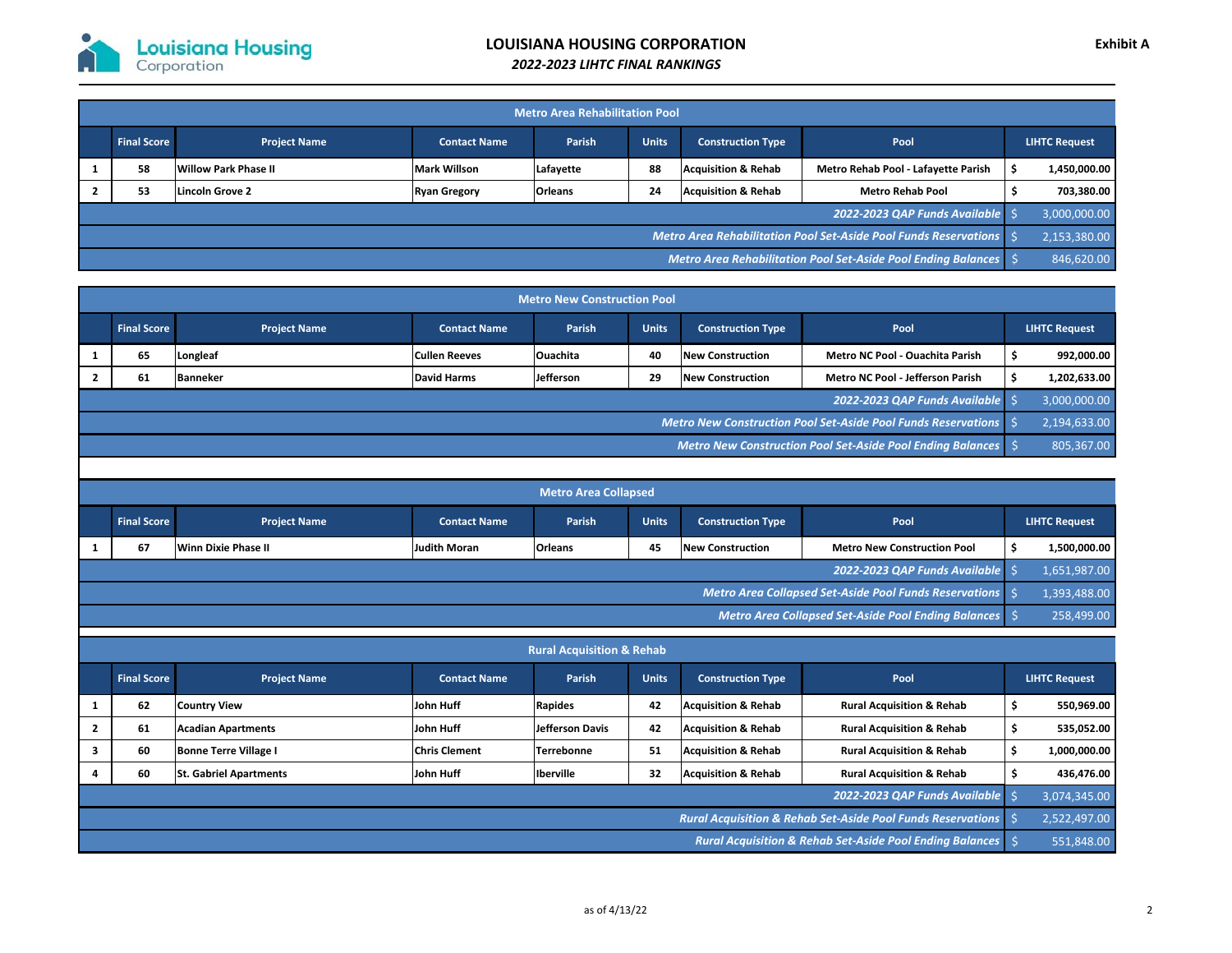

| <b>Rural New Construction</b>                                   |                                                                 |                     |                      |         |              |                          |                               |  |                      |
|-----------------------------------------------------------------|-----------------------------------------------------------------|---------------------|----------------------|---------|--------------|--------------------------|-------------------------------|--|----------------------|
|                                                                 | <b>Final Score</b>                                              | <b>Project Name</b> | <b>Contact Name</b>  | Parish  | <b>Units</b> | <b>Construction Type</b> | Pool                          |  | <b>LIHTC Request</b> |
|                                                                 | 68                                                              | Lakeview            | <b>Cullen Reeves</b> | Lincoln | 50           | <b>New Construction</b>  | <b>Rural New Construction</b> |  | 995.000.00           |
|                                                                 | 68                                                              | <b>Twin Lakes</b>   | <b>Cullen Reeves</b> | Lincoln | 50           | <b>New Construction</b>  | <b>Rural New Construction</b> |  | 995,000.00           |
|                                                                 | 67                                                              | Park at Maple       | <b>Mark Willson</b>  | Lincoln | 36           | <b>New Construction</b>  | <b>Rural New Construction</b> |  | 1,000,000.00         |
|                                                                 |                                                                 |                     |                      |         |              |                          | 2022-2023 QAP Funds Available |  | 3,074,345.00         |
|                                                                 | <b>Rural New Construction Set-Aside Pool Funds Reservations</b> |                     |                      |         |              |                          |                               |  |                      |
| <b>Rural New Construction Set-Aside Pool Ending Balances</b> \$ |                                                                 |                     |                      |         |              |                          |                               |  | 84,345.00            |

| <b>Rural Area Pool</b> |                                                            |                     |                     |        |              |                          |      |  |                      |
|------------------------|------------------------------------------------------------|---------------------|---------------------|--------|--------------|--------------------------|------|--|----------------------|
|                        | <b>Final Score</b>                                         | <b>Project Name</b> | <b>Contact Name</b> | Parish | <b>Units</b> | <b>Construction Type</b> | Pool |  | <b>LIHTC Request</b> |
|                        | 2022-2023 QAP Funds Available \\$                          |                     |                     |        |              |                          |      |  |                      |
|                        | <b>Rural Area Pool Set-Aside Pool Funds Reservations</b> S |                     |                     |        |              |                          |      |  |                      |
|                        | <b>Rural Area Pool Set-Aside Pool Ending Balances</b> \$   |                     |                     |        |              |                          |      |  | 636,193.00           |

| <b>Statewide Collapsed</b>                              |                    |                          |                     |         |              |                          |                               |  |                      |
|---------------------------------------------------------|--------------------|--------------------------|---------------------|---------|--------------|--------------------------|-------------------------------|--|----------------------|
|                                                         | <b>Final Score</b> | <b>Project Name</b>      | <b>Contact Name</b> | Parish  | <b>Units</b> | <b>Construction Type</b> | Pool                          |  | <b>LIHTC Request</b> |
|                                                         | 67                 | Jonesboro Senior Village | Jeff Glover         | Jackson | 50           | <b>New Construction</b>  | <b>Rural New Construction</b> |  | 1,000,000.00         |
|                                                         | 66                 | <b>Peaks of Minden</b>   | D'Anne Hilsmier     | Webster | 32           | <b>New Construction</b>  | <b>Rural New Construction</b> |  | 886,437.00           |
|                                                         |                    |                          |                     |         |              |                          | 2022-2023 QAP Funds Available |  | 1,910,611.00         |
| Statewide Collapsed Set-Aside Pool Funds Reservations S |                    |                          |                     |         |              |                          |                               |  | 1,886,437.00         |
| Statewide Collapsed Set-Aside Pool Ending Balances      |                    |                          |                     |         |              |                          |                               |  | 24,174.00            |

| <b>2022-2023 LIHTC Ceiling Total</b> \$ 27,603,360.00                          |           |
|--------------------------------------------------------------------------------|-----------|
| $\sqrt{10}$ Total 2022-2023 LIHTC RESERVATIONS $\vert \xi \vert$ 27,579,186.00 |           |
| <b>2022-2023 LIHTC Ending Balance</b> S                                        | 24,174.00 |

**\* Placed on hold by Board**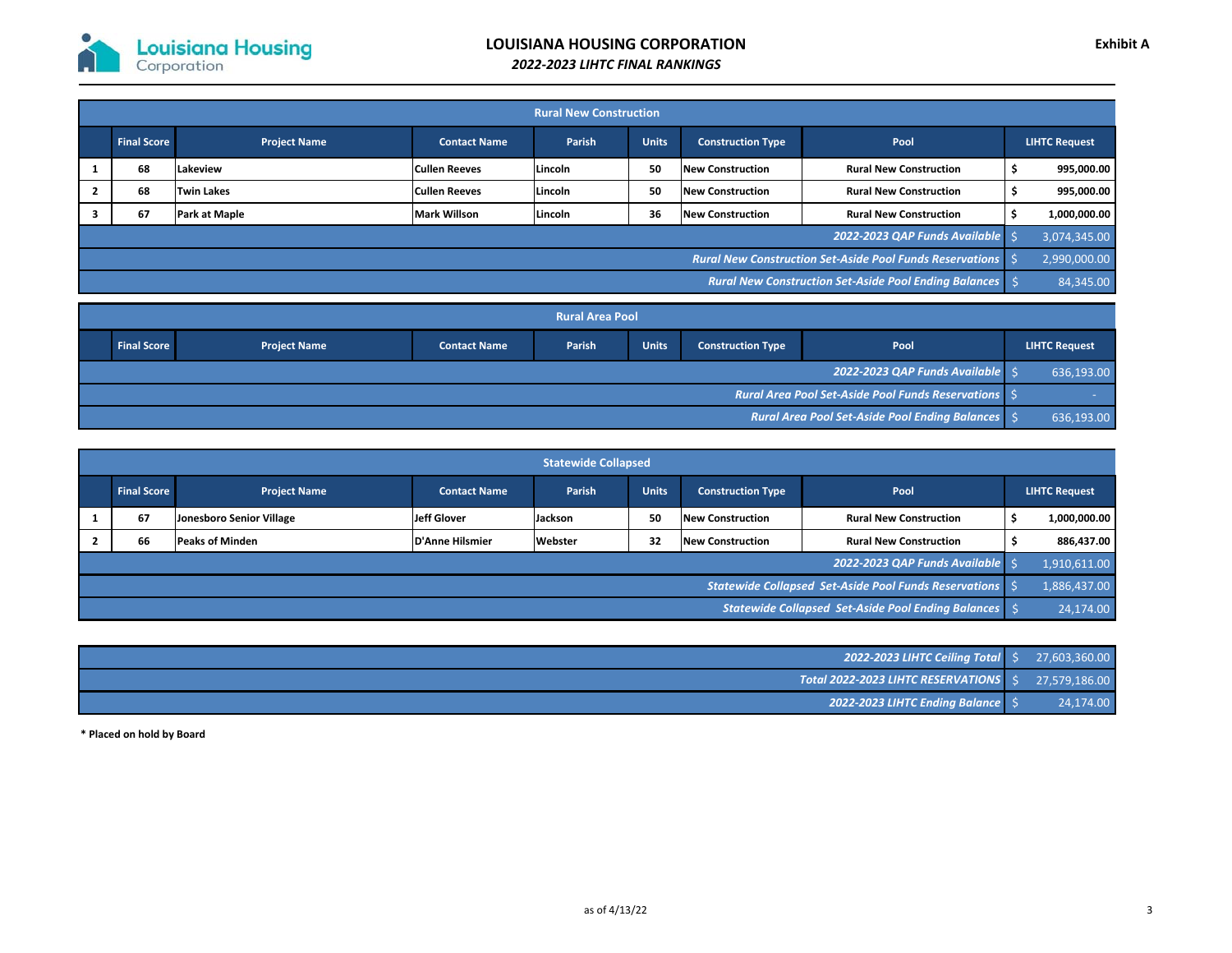

## **LOUISIANA HOUSING CORPORATION** *2022‐2023 LIHTC FUNDING ROUND WAITING LIST*

|                 | ProjName                           | <b>Taxpayer Contact</b> | Parish           | <b>Total Units</b> | ConstrucType                         | Award            | <b>LHC Final</b><br><b>Score</b> | Pool                                |
|-----------------|------------------------------------|-------------------------|------------------|--------------------|--------------------------------------|------------------|----------------------------------|-------------------------------------|
| $\mathbf 1$     | <b>Cypress Court</b>               | James Freeman           | Tangipahoa       | 37                 | <b>New Construction</b>              | \$1,000,000.00   | 66                               | <b>Rural New Construction</b>       |
| $\overline{2}$  | Retirement Villas of Minden        | Jeff Glover             | Webster          | 50                 | <b>New Construction</b>              | \$1,000,000.00   | 66                               | <b>Rural New Construction</b>       |
| $\overline{3}$  | Cypress Commons at Teche Ridge     | Vanessa Levine          | Iberia           | 62                 | <b>New Construction</b>              | \$1,495,000.00   | 65                               | Disaster Credits Set Aside          |
| $\overline{a}$  | Bayou D'arbonne Retirement Village | Jeff Glover             | Ouachita         | 76                 | New Construction                     | \$1,500,000.00   | 65                               | Metro New Construction Pool         |
| 5               | Arbours at West Monroe             | Sam Johnston            | Ouachita         | 60                 | New Construction                     | \$1,500,000.00   | 65                               | Metro New Construction Pool         |
| 6               | Federal City - Building 10         | <b>Edward Taylor</b>    | Orleans          | 30                 | Adaptive Reuse / New<br>Construction | \$<br>537,333.00 | 65                               | Metro New Construction Pool         |
| $\overline{7}$  | <b>Hickory Square</b>              | <b>Steve Brooks</b>     | St. Landry       | 56                 | <b>New Construction</b>              | \$1,000,000.00   | 65                               | <b>Rural New Construction</b>       |
| 8               | <b>Northern Pines</b>              | James Freeman           | Union            | 36                 | New Construction                     | \$1,000,000.00   | 65                               | Rural New Construction              |
| $\overline{9}$  | 1122 OCH                           | David Harms             | Orleans          | 30                 | <b>New Construction</b>              | \$<br>627,803.00 | 64                               | Qualified Non-Profit/CHDO Set-Aside |
| 10              | The St. Peter Apartments Phase II  | Liz McCartney           | Orleans          | 32                 | New Construction                     | Ś.<br>671,561.00 | 64                               | Qualified Non-Profit/CHDO Set-Aside |
| 11              | Heritage Estates of Hammond        | Arby Smith              | Tangipahoa       | 51                 | <b>New Construction</b>              | \$1,000,000.00   | 64                               | <b>Rural New Construction</b>       |
| 12              | Park Ridge at Hammond              | Arby Smith              | Tangipahoa       | 48                 | <b>New Construction</b>              | \$1,000,000.00   | 64                               | Rural New Construction              |
| 13              | <b>Cheniere Retirement Villas</b>  | Carl Gresham            | Ouachita         | 30                 | <b>New Construction</b>              | \$<br>615,000.00 | 63                               | Qualified Non-Profit/CHDO Set-Aside |
| 14              | <b>Crestview Townhomes</b>         | David Strange           | St. Landry       | 40                 | <b>New Construction</b>              | Ś<br>984,000.00  | 63                               | Qualified Non-Profit/CHDO Set-Aside |
| 15              | The Village at Country Club        | Adam Vaughan            | Calcasieu        | 48                 | <b>New Construction</b>              | \$1,345,000.00   | 63                               | Metro New Construction Pool         |
| 16              | <b>Bald Cypress Homes</b>          | Ryan Herringshaw        | Orleans          | 60                 | <b>New Construction</b>              | \$1,303,477.00   | 62                               | Qualified Non-Profit/CHDO Set-Aside |
| 17              | <b>Hub City Apartments</b>         | Adam Vaughan            | Lafayette        | 56                 | <b>New Construction</b>              | \$1,500,000.00   | 62                               | Metro New Construction Pool         |
| 18              | Arbours at Lake Charles            | Sam Johnston            | Calcasieu        | 54                 | New Construction                     | \$1,340,000.00   | 62                               | Metro New Construction Pool         |
| 19              | <b>Arbours at Mallard Cove</b>     | Sam Johnston            | Calcasieu        | 54                 | <b>New Construction</b>              | \$1,340,000.00   | 62                               | <b>Metro New Construction Pool</b>  |
| 20              | <b>England Place</b>               | Gregg Thompson          | Rapides          | 32                 | New Construction                     | \$1,000,000.00   | 62                               | <b>Rural New Construction</b>       |
| 21              | <b>Tiger Manor Apartments</b>      | Lana Sonnier Venable    | Allen            | 48                 | <b>New Construction</b>              | \$1,000,000.00   | 62                               | <b>Rural New Construction</b>       |
| 22              | Riverchase 2                       | David Strange           | Rapides          | 60                 | <b>New Construction</b>              | \$1,000,000.00   | 61                               | Disaster Credits Set Aside          |
| 23              | Sebastian Place Apartments         | Mark Tolson             | St. Landry       | 60                 | <b>New Construction</b>              | \$<br>999,749.00 | 61                               | Disaster Credits Set Aside          |
| $\overline{24}$ | The Retreat at Westlake            | <b>Edward Taylor</b>    | Calcasieu        | 48                 | New Construction                     | \$1,393,488.00   | 60                               | Metro New Construction Pool         |
| 25              | Arbours at Acadiana                | Sam Johnston            | Lafayette        | 70                 | New Construction                     | \$1,500,000.00   | 60                               | Metro New Construction Pool         |
| 26              | Guilbeau Apartment Village         | Jeffery Robain          | Lafayette        | 64                 | New Construction                     | \$1,498,000.00   | 60                               | Metro New Construction Pool         |
| 27              | Ambassador Flats                   | Kristi Morgan           | Lafayette        | 48                 | <b>New Construction</b>              | \$1,500,000.00   | 60                               | Metro New Construction Pool         |
| 28              | Lotus at the Lake                  | David Harms             | East Baton Rouge | 49                 | New Construction                     | \$1,464,846.00   | 59                               | Qualified Non-Profit/CHDO Set-Aside |
|                 | 29 Cypress Asante                  | <b>David Summers</b>    | East Baton Rouge | 29                 | <b>Acquisition &amp; Rehab</b>       | \$<br>415,127.00 | 59                               | Qualified Non-Profit/CHDO Set-Aside |